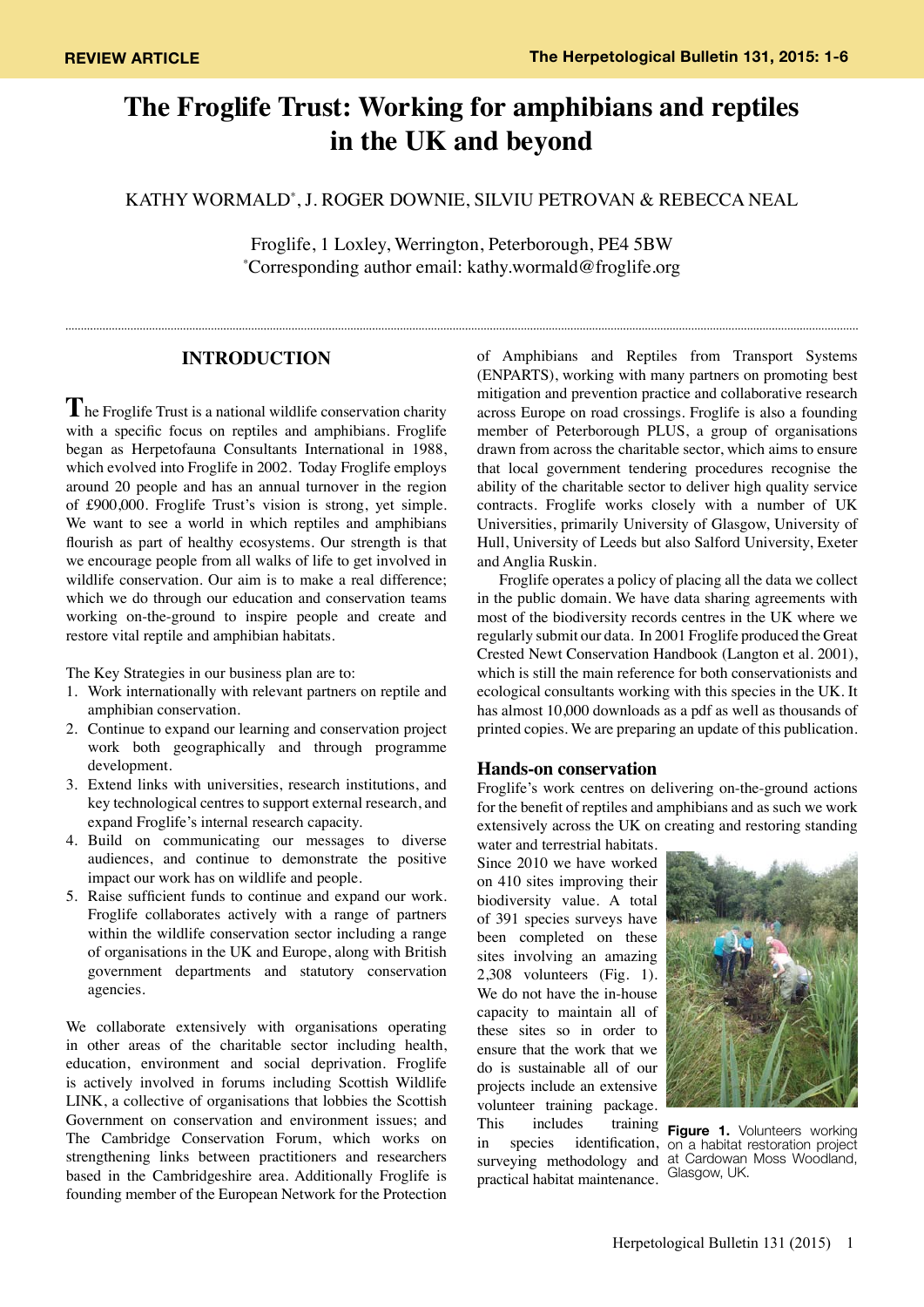Traditionally, Froglife's work has focused on the more widespread UK species - great crested newt (*Triturus cristatus*), Smooth newt (*Lissotriton vulgaris*), palmate newt (*Lissotriton helveticus*), Common frog (*Rana temporaria*), Common toad (*Bufo bufo*), Viviparous lizard (*Zootoca vivipara*), Slow worm (*Anguis fragilis*), Adder (*Vipera berus*) and Grass snake (*Natrix natrix helvetica*). Although these are still relatively common some have undergone significant declines and have been listed as priorities within national biodiversity strategies. Our work to conserve these species is therefore crucial and all of our projects are delivering positive actions to achieve this. Froglife has produced a number of publications to aid others to deliver beneficial work such as the highly esteemed Great Crested Newt Handbook and our practical advice booklets Just Add Water and Urban Tails.

Froglife manages Hampton Nature Reserve (HNR) in Peterborough on behalf of landowners O&H Hampton Ltd. HNR is designated as being of European importance for wildlife (SSSI, SAC and Natura 2000 site) and has potentially the largest population of great crested newts in Europe. In addition to Froglife delivering substantive habitat work on the reserve to ensure that this important population is protected, the reserve also provides excellent research opportunities (more under Applied Research).

In 2015 Froglife will take on the management of the Boardwalks Local Nature Reserve in Peterborough. This used to have a healthy population of common toad; however, it has drastically declined in recent years. Froglife will deliver a comprehensive habitat improvement and management strategy in order to rescue the toad population and also other amphibian and reptile species on the site. We have secured substantial external funding from Heritage Lottery Fund and SITA Trust to carry out this work (see section on Froglife UK Wide for more information about our River Nene Dragon Finder project).

Although the sites that we work on are chosen for their amphibian and reptile interest, our work on these habitats delivers for a wide range of other important species. HNR is home to several rare invertebrate and plant species and many mammals including badgers and bats.

## **Toads on Roads**



Froglife has for several years coordinated the Toads on Roads project. This involves supporting hundreds of volunteer groups across the UK aiming to stop toads being killed by vehicles during their migration season. In

2013 dedicated patrollers reported rescuing 85,997 toads.

Froglife keeps the official UK registry for crossing sites (http://www.froglife.org/what-we-do/toads-on-roads/) and we are using the database to try and understand more about the trends of toad populations (Carrier and Beebee, 2003) as well as spatial ecology projects.

Road mortality can have devastating effects on toad populations (Cooke, 2011), and it is important that in addition to assisting toads across roads, we also find alternative approaches to avoid toads having to cross busy highways. Thanks to grants from Patagonia, the Tides Foundation (grant making trust fund) and Biffa Awards (distributors of the Landfill Tax Credit Scheme) we have carried out habitat creation work and implemented strategies to encourage toads to use new ponds avoiding the necessity to cross a road as well as improvements to existing infrastructure to allow safe crossing of amphibians using road tunnels. We are currently monitoring this work to gauge its success. We provide an interactive map to allow very rapid contact with existing patrols and encourage more volunteers. Froglife also provides free insurance to all registered toad patrols, which can be vital for people working in the proximity of roads. We also help with providing specific equipment for night patrols, such as buckets, high visibility vests, torches, etc.

In order to streamline the coordination of the Toads on Roads patrols Froglife has, with the help of John Heaser, toad patroller and IT expert, developed an online facility on our website putting people interested in becoming patrollers directly in touch with the patrol coordinator. We will be developing an on-line database that we hope will be ready for the 2016 season. This will enable patrollers to carry out all administration for the patrols on-line.

In March 2012, Froglife hosted a conference to bring together 14 organisations from across Europe whose work focuses on protecting amphibians and reptiles from vehicles. As a result of the conference, ENPARTS was formed and currently has members from 17 European countries. The network is active through delivering research findings at conferences aiming to influence wider European policy.

#### **Amphibian Disease**

Froglife has for a number of years worked in partnership with the Zoological Society of London (ZSL) on amphibian diseases, primarily Ranavirus, through the Frog Mortality Project. Froglife has acted as the public portal for amphibian disease enquiries with ZSL carrying out vital research to establish the reasons, extent and impact on amphibian populations of the disease (Teacher et al. 2010). In 2012 Froglife's Amphibian Disease Project was incorporated into the new Garden Wildlife Disease Project. This is a partnership between Froglife, ZSL, The British Trust for Ornithology (BTO) and the Royal Society for the Protection of Birds (RSPB). This citizen science project asks people to report amphibians, reptiles, hedgehogs and birds that have died, been killed, or appear diseased. Those reporting mortality incidents are encouraged to enter their data onto a database through the BTO website. Reports are analysed by veterinary scientists at ZSL with some carcasses collected for further analysis.

## **Froglife UK wide**

Froglife manages a number of projects operating in regions across the UK. These reflect the dynamic nature of Froglife, as an evolving organisation that is addressing the most pressing issues, whether it is on-the-ground conservation actions or through our learning programme to engage a wide range of individuals. Our Living Water Programme started in 2008 in London and as a result of its success it has expanded to Cambridgeshire, Northamptonshire, Sheffield, Glasgow, and North and South Lanarkshire. The programme focuses on standing water creation and restoration on wildlife sites, many of which are designated for their wildlife importance (Fig. 2).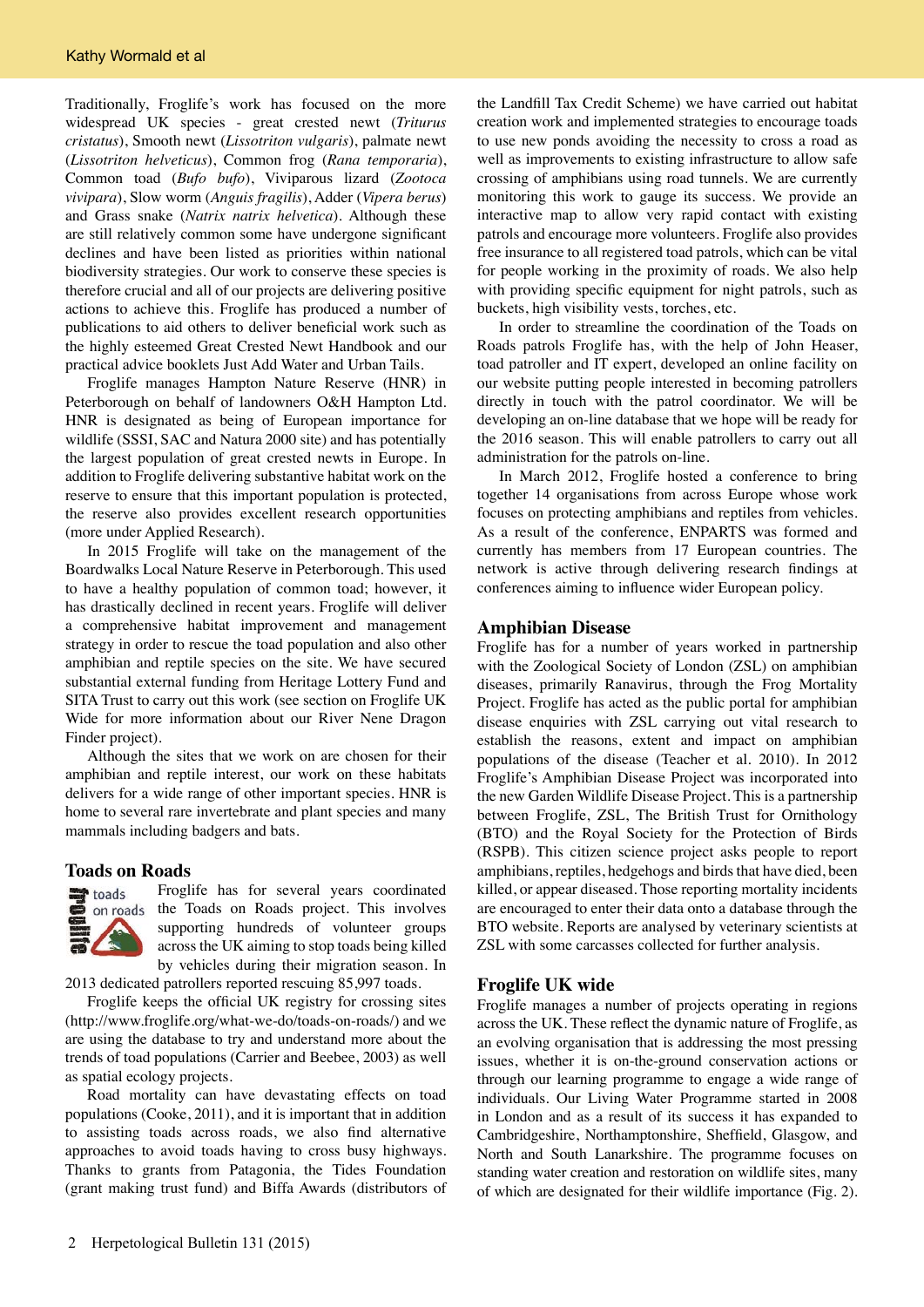We incorporate a strong volunteer training programme to assist with species surveying and habitat management.

The Living Water project in London lead to the Great Crested Newt Revisited project (2010-2012). Surveys carried out in 1984-1990 had identified sites in London with good crested newt populations. This project revisited those sites to establish the current status of the newts and where necessary to carry out habitat restoration to ensure that the sites continue to support these important populations. The findings were fairly bleak and although we found two new GCN sites six sites had also been lost.



**Figure 2.** Habitat creation at Foots Cray Meadow, Bexley, London, UK. Completed in 2009 part of the London Living Water project.

Froglife has a strong presence in London and has delivered a number of public education projects. Following a strategic meeting in 2010 we took the decision to consolidate all the different elements of our London work and to develop one substantial project to deliver activities across all boroughs of London. This culminated in the London Dragon Finder project, main funder being the Heritage Lottery Fund. We have also been supported by City Bridge Trust and several landfill tax credit scheme funders. The project runs from 2012 - 2016.

Following on from the London initiative we decided to take a similar approach to Scotland. Heritage Lottery Fund were very supportive and have provided us with a substantial grant, several other donors providing additional support. The programme (2014-2018) is operating across mainland Scotland and on some of the islands. These two projects have been followed by River Nene Dragon Finder (2015-2019) which is working all along the River Nene and its tributaries from its source in Northamptonshire through to it joining the sea at the Washes. These projects have attracted a total of £2.5m to date and will collectively be working on 93 sites and on most sites we will be carrying out multiple pond creation/restoration work meaning that this will result in a minimum of 500 new and restored ponds and substantial improvement in terrestrial habitats. This work runs alongside an engaging education programme including novel approaches to public engagement such as hosting Swimming with Dragon sessions, Dragons on



**Figure 3**. Artists' impression, Lilian Taylor, of the Mapestry.

the Move roadshow, Life Under the Surface exhibitions, Dragon Boat tours and races and the creation of a Mapestry (tapestry) depicting the natural heritage along twelve sections of the River Nene (Fig. 3). The programme is also delivering wildlife gardening workshops and a volunteer training programme.

During 2011-2013 we investigated the variations in wildlife experiences between different generations. This involved young people interviewing older people about their wildlife memories and comparing these to the experiences of a younger generation. An output from the work is a booklet (unfortunately due to demand this is now out of stock) and a DVD that was shown at prestigious events organised by Froglife in London, Peterborough and Glasgow. It became evident that the older generation definitely had a more close up and complete experience with British wildlife than our younger generations, many of whom have never seen frogspawn! We found that this reminiscence work is a good way to engage with individuals who may not have the physical ability to get involved in wildlife actions but can share their past experiences. We have therefore incorporated a reminiscence element into the Dragon Finder programme through placing reminiscence seats at venues with high public footfall.

Froglife has been working with Peterborough City Council Youth Offending Services (YOS) since 2006. In 2012 we successfully secured a three year contract through a competitive tendering process. This work involves all young offenders in the Peterborough area attending Froglife conservation sessions to deliver their community service orders. The young people have contributed enormously to our conservation efforts from helping with habitat management tasks on HNR to building outdoor classrooms at schools. Last year these young people contributed a total of 762 hours to nature conservation. A recent Ofsted inspection of the YOS gave it an outstanding rating, even nominating it as the best service in the country with the report commending Froglife's contribution towards the success of the YOS. A few years back we noted a desire by many of the young people to continue working with Froglife after completing their community service orders but we did not have any suitable projects at that stage. This lead to the development of our Green Pathways Scheme, funded by BBC Children in Need and working with disadvantaged young people aged 10-15 within Peterborough. We also developed the Wildlife Ambassador project to work with any age group suffering from disadvantage. Our Green Pathways Scheme has proved so successful that BBC Children in Need have provided a further three year funding until 2018. The previous project worked with over 3,000 young people and transformed many green spaces around the city into wildlife havens (Fig. 4).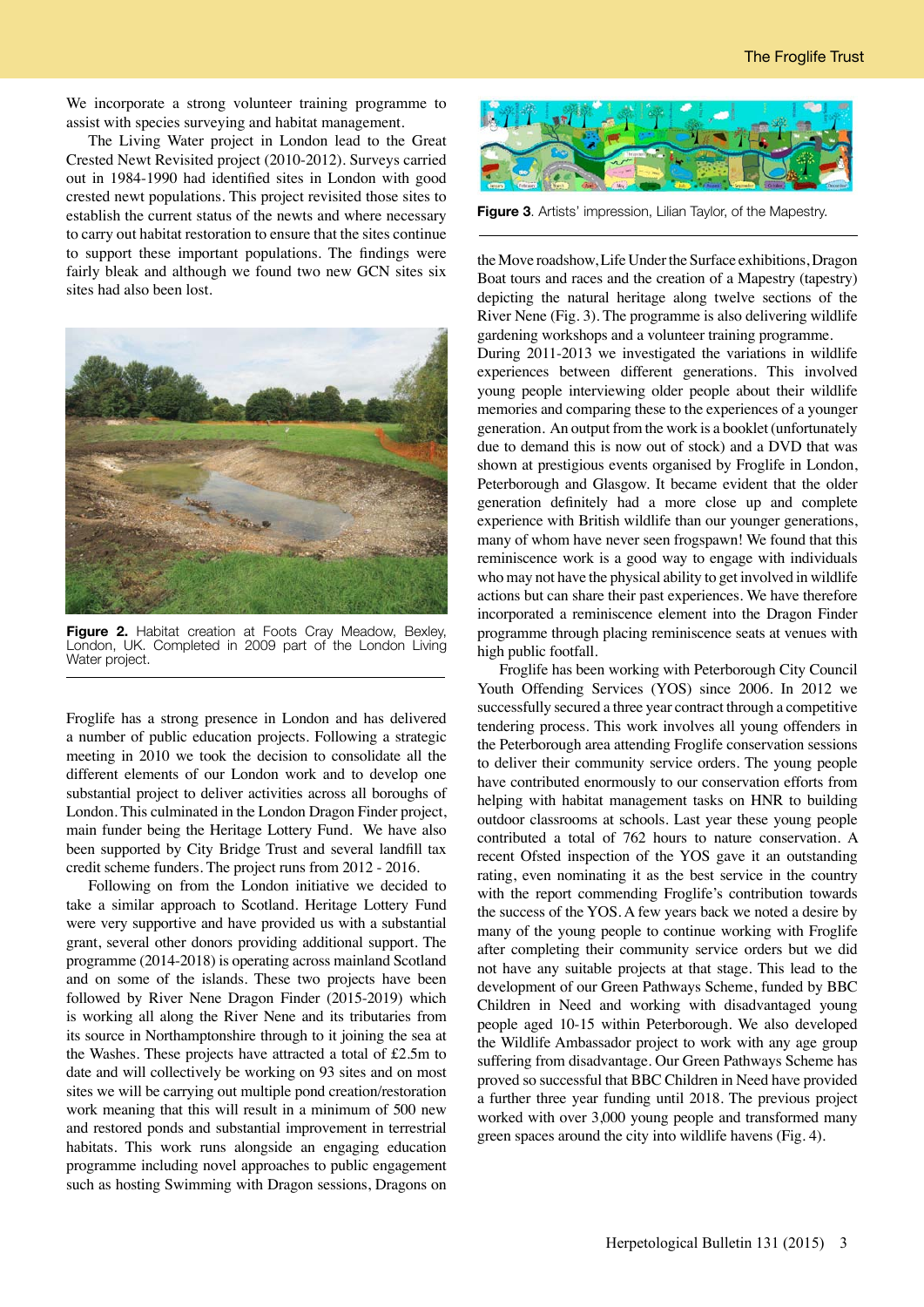

Figure 4. A group of young people involved in the Green Pathways Scheme doing some habitat management work at Hampton Nature Reserve, Peterborough, UK.

Thanks to grants from Young Start, Scottish Natural Heritage and The Robertson Trust in 2014 the scheme was expanded into Glasgow. It is working with young people in some of the highest socially deprived areas of Glasgow on improving local green spaces. We are often asked about vandalism of ponds and it is most certainly an issue that we do sometimes have to deal with. We find that the main issue is litter (trolleys, road signs, bottles left on site) but despite these issues our monitoring programme shows that generally the ponds are still functioning well for the species. Following the success of our Wildlife Ambassador project we have developed the Natural Achievers project and we are currently fundraising to get this work off the ground and working on-the-ground. Our Leapfrog Schools programme is creating and enhancing outdoor classrooms for a number of schools and once again we found Froglife being mentioned in an Ofsted report when the outdoor classroom at one school was reported as an excellent example of delivering educational lessons.

In keeping with Froglife's ethos all of our projects are working with a wide range of partners and particularly with partners who can refer individuals who are often excluded from taking part in wildlife conservation. For example, in Scotland we are working with TRELLIS, an organisation providing therapeutic gardens for individuals with a range of mental and/ or physical health issues; in London we are partnering several borough Youth Offending Services and in the East of England we are working with a wide range of community groups.

## **Applied Research**

A grant from the Esmee Fairbairn Foundation has enabled Froglife to benefit from having a Conservation Coordinator in post since autumn of 2011. This has greatly strengthened our research and monitoring capacity with Froglife managing several research projects. Wildlife road tunnels are increasingly being advocated in the UK and worldwide as a means of mitigation for development and are installed where new developments and roads will segment wildlife habitats in order to reduce roadkill and maintain connectivity. However, there has been little actual research into the effectiveness of these tunnels and which specifications are most effective and





**Figure 5**. New tunnel at Hampton Nature Reserve, Peterborough, UK.

**Figure 6**. Landscape at Hampton Nature Reserve.

for which species. Froglife developed an innovative project using specially adapted cameras to monitor the wildlife using these tunnels. This has resulted in Froglife supporting a PhD student since 2013 and from 2015 also a Master by Research student. Three scientific publications are expected for 2015. As these tunnels are used by other wildlife the collected data will also inform wider conservation and mitigation practices (Fig. 5 & 6).

Since 2012, with funding from Natural England, Froglife has been working on using an improved and more robust method for estimating presence and abundance trends for GCN in a superabundant population using Hampton Nature Reserve, Peterborough, UK as a model. The site has the largest known population in the UK for this protected species but the reserve has over 350 ponds spread over 145 hectares and therefore quantifying what constitutes the most suitable pond habitat for newts and also trying to measure abundance trends can be extremely difficult. As a consequence we have been running a Masters by Research project using repeated newt surveys and occupancy modelling for understanding the distribution and abundance patterns of GCN on the reserve. We expect two publications describing the results.

In 2015 we are co-supervising one intern, an Erasmus Masters student from Belgium.

Our international reach is extending this year to Trinidad where we will have an association with the University of Glasgow's Trinidad Expedition, focusing on basic research and conservation work with the island's many amphibian species, several of which are listed as endangered by IUCN.

Our Learning Programme carried out research on public perception with reference to herpetofauna compared with other wildlife species. The Scale of the Problem research, funded through the Lottery Catalyst Fund, found a lack of appreciation of the importance of our species amongst the general public, highlighting a need for conservation organisations to give a higher priority to these species when promoting conservation needs. This is particularly the case for snakes, however not for all reptiles, as out of those that completed our survey, lizards proved the most popular of all the species.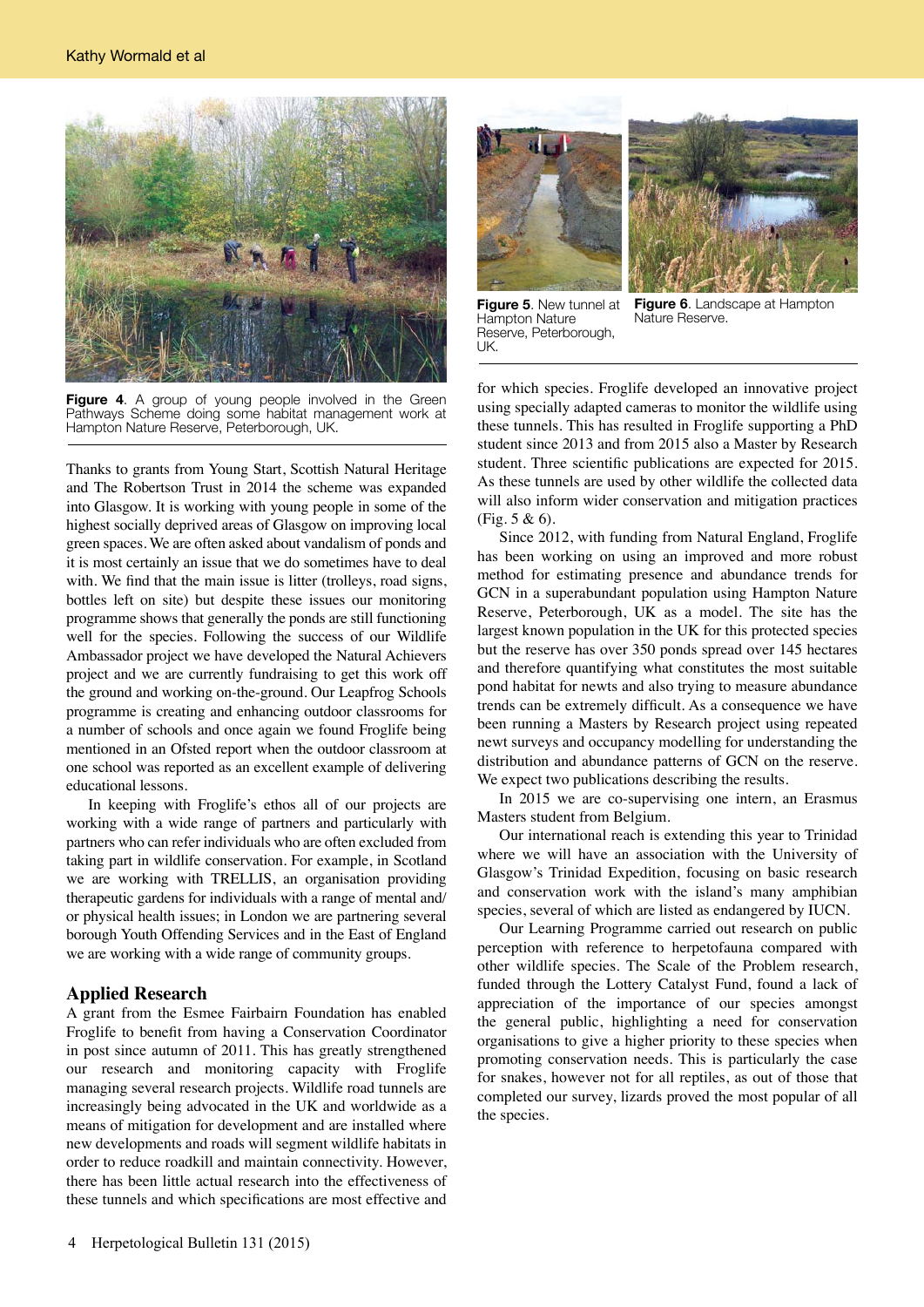

**Figure 7.** Wildlife Gardening Workshop hosted in London as part of London Dragon Finder.

## **Species and habitat monitoring**

In order for us to direct our conservation work it is important to have as much data as possible on our species. With the development of our London Dragon Finder project we were able to launch a free to download species recording and identification App. All of our projects are using the App alongside project participants to record species data. The wildlife workshops that form part of the London Dragon Finder project have proved very successful in not only training volunteers but also in assisting them to use the App (Fig. 7). The data will be analysed to enable us to map species distribution across the UK. To download the App visit http:// www.froglife.org/dragonfinder/app/. We receive data from circa 160 toad patrol sites and this data is used for analysis into trend estimations as well as collaborations with other research projects, such as currently with Salford University, looking at infection rates and genetic background for common toads in different size populations and degree of isolation.

All of our on-the-ground conservation work incorporates a habitat monitoring programme. Surveys carried out at habitats after completion of the work often include surveys for aquatic invertebrates and plants providing us with a substantial body of evidence to establish the level of success of the work (Ramsay, 2014).

## **Spreading the word**

Froglife manages a very active enquiry service with enquiries received through our website, on social media and by phone. The majority of our enquiries are from people wanting to help amphibians and reptiles and as such we put great store on answering every single enquiry and directing individuals to further information and our App. We are very popular on social media with over 12000 followers on Twitter and 2800 Facebook likes. Our website is packed with information and is very engaging and we receive many positive comments: visit www.froglife.org. Froglife produces a newsletter, Natterchat twice a year. Each edition is themed to cover a topical issue and we often feature guest writers.

We are passionate about getting out and about and over the past two years we have delivered 1,570 educational talks, training events and project sessions reaching a total of 18,000 people. We have also delivered 227 public events with 5,300 people attending.

As a result of the findings from the Scale of the Problem research Froglife has revamped the Just Add Water and Urban Tails publications to reflect comments received **Figure 8**. Just Add Water to reflect comments received a booklet on how to build a from those who took part in wildlife pond and other wildlife the survey (Fig. 8). Froglife gardening tips.staff frequently contribute to television and radio programmes and deal with a substantial number of press enquiries.



wildlife pond and other wildlife

#### **Evaluation**

It is important that we know that our work is making a positive impact to the conservation agenda. It is easier to evaluate physical habitat work and the impact on species, and we do this through our monitoring programme. However, evaluating the impact of our work on people can be trickier but equally as important. We collect a lot of data on project participants but finding ways in which to evaluate these data to provide quantitative assessments has been the subject of much discussion at Froglife. This led us in 2014 to set up a partnership with the University of Hull, whose specialists are assessing the data from our Green Pathways Scheme. They will be drafting a report and plan to submit two articles to educational journals.

#### **Friends and supporters**

Froglife relies heavily on grants from grant making bodies and we are fortunate to have attracted these from a wide range of Trust funds, including those that fund social inclusion and health. We have also more recently received support from statutory bodies such as Natural England, Scottish Natural Heritage and Defra. This support is extremely valuable. However it is almost always restricted to a specific project. This means that we need to find additional resources to cover our core costs and also unfunded project work such as Toads on Roads, Amphibian Disease and our Enquiry Service. We cover these costs through our Friends scheme and through trading activities. Details on how to become a Friend are on our website and are open to anyone to join. Friends receive a welcome pack, copies of our newsletter, Natterchat, invites to events and other special offers as they occur. We have been very fortunate in that a number of celebrities have helped to promote our work (Fig. 9).